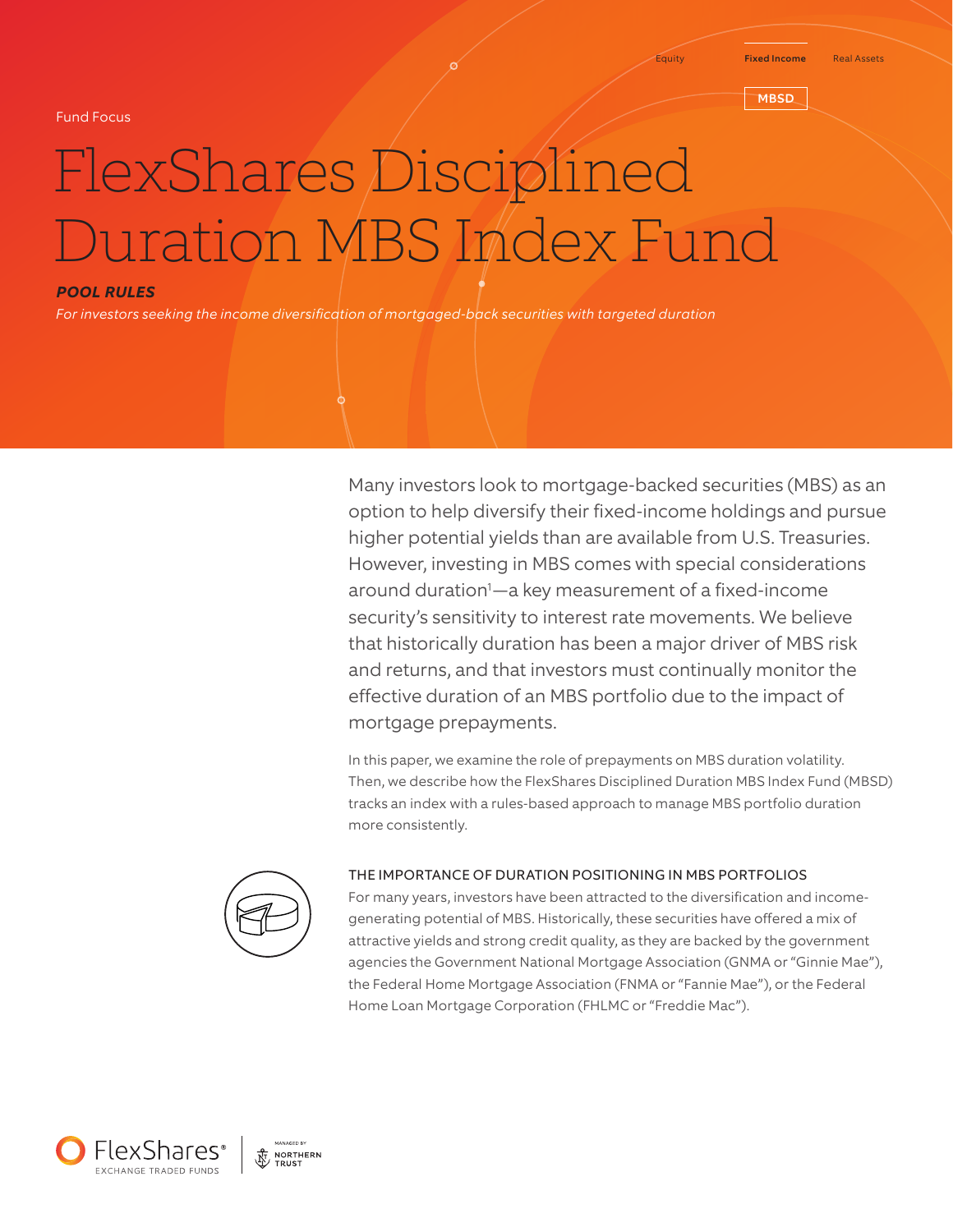However, MBS investing comes with special considerations around duration—a key measure of a fixed-income investment's sensitivity to changes in interest rates. Duration is often expressed as a number of years. Higher numbers represent greater volatility in the face of interest rate changes. In MBS, however, duration is also affected by mortgage prepayments. For example, if interest rates fall and mortgage holders find it attractive to refinance their loans, that activity may reduce the duration on MBS—which in turn may affect the targeted duration positioning of an investor's MBS portfolio.

Our opinion is that duration positioning combined with interest rate movements can be responsible for large percentage of MBS returns. As a result, we believe investors need innovative ways to manage duration and interest rate risk in an MBS portfolio in an effort to pursue stable returns.



# THE FLEXSHARES SOLUTION: DISCIPLINED REBALANCING TO MAINTAIN A DURATION TARGET

The FlexShares Disciplined Duration MBS Index Fund (MBSD) is designed to provide market-like exposure to the MBS segment, while controlling for potential duration drift. The Fund tracks the ICE BofAML Constrained Duration US Mortgage Backed Securities Index,<sup>2</sup> which follows a rules-based approach in an effort to maintain the portfolio's duration within a target range.

The index is composed of securities selected from the universe of 10-year, 15-year, and 30-year MBS. The index seeks to maintain a monthly effective duration within a one-year band of 3.25 years to 4.25 years—with a midpoint target of 3.75 years. This range was chosen in an effort to help avoid greater turnover than potentially necessary to help maintain the target duration. The index also factors such as current Federal Reserve policy, the outlook for U.S. interest rates and potential reforms of agency mortgage programs.

The index is rebalanced on a monthly basis to maintain its target effective duration. For example, if the index's duration falls below the 3.25-year low point, ICE BofAML will trim positions in the index's shortest-duration instruments and reallocate those funds into longer-duration MBS within the target range.

This trimming and rebalancing will continue until the index's effective duration falls within the 3.5-year to 4.0-year range—rather than simply rebalancing back to the lowest or highest end of the target duration range. This policy is intended to help potentially reduce additional turnover that may be caused by further movements in duration in subsequent months.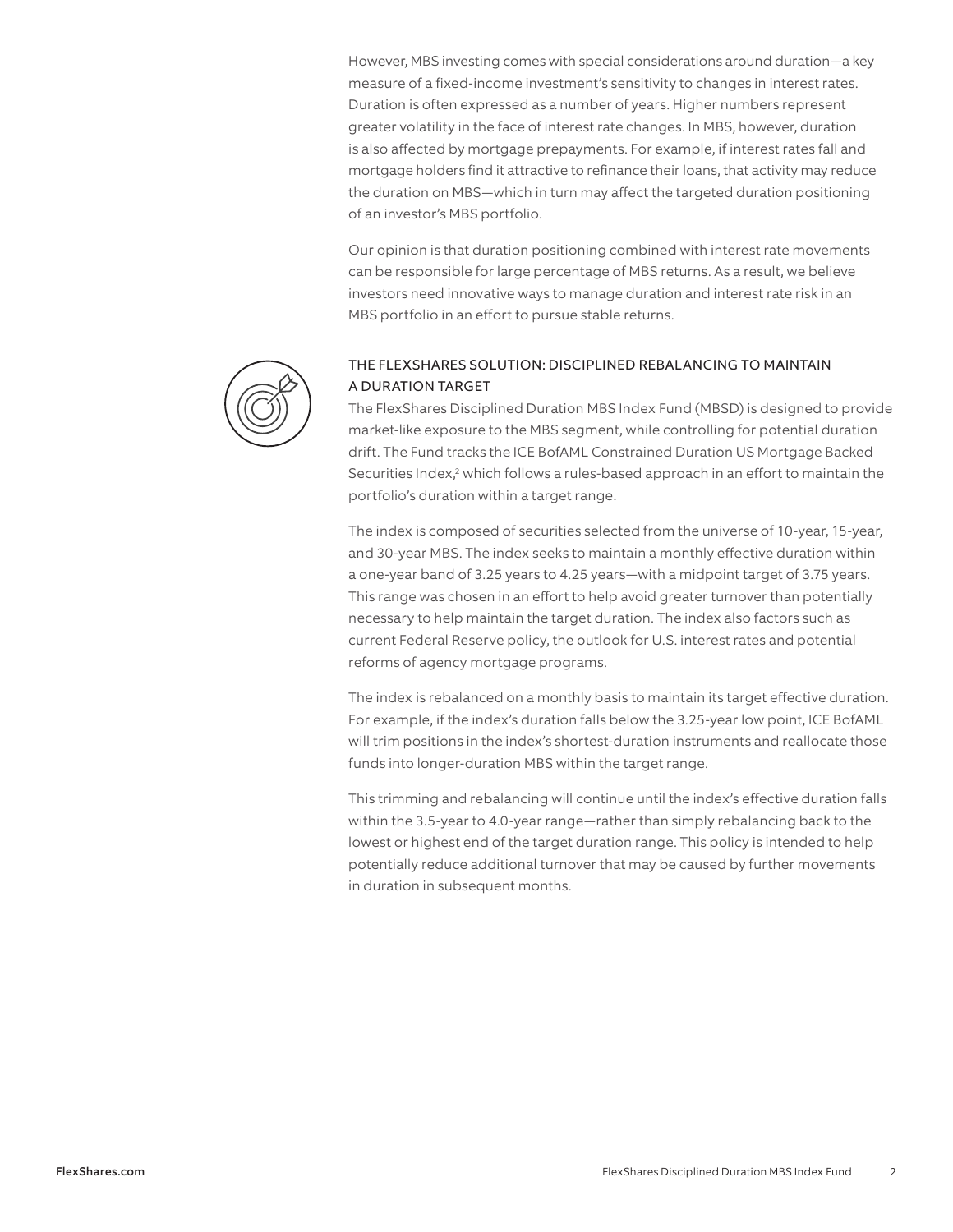

# TAKING OVER THE ROLE OF DURATION MONITORING

By tracking an index that seeks duration within a disciplined band, we believe the FlexShares Disciplined Duration MBS Index Fund (MBSD) offers investors exposure to the potential benefits of MBS securities while also helping to control for one of the biggest challenges within this asset class.

In our view, it's important that investors who seek exposure to the MBS segment for its diversification and return potential also understand the potential risks associated with duration fluctuation. By maintaining an MBS portfolio with a more consistent duration, we believe our fund may remove much of the uncertainty around duration positioning and seeks to offer an improved MBS investing experience.



### CONCLUSION

An allocation to the MBS segment may help investors diversify their fixed-income holdings with bonds that offer strong credit quality and attractive yields. However, managing duration positioning in an MBS portfolio can be challenging, as changes in interest rates also can lead to changes in mortgage prepayment levels that may move MBS duration more dramatically than expected.

The FlexShares Disciplined Duration MBS Index Fund (MBSD) seeks to provide exposure to the potential benefits of MBS investing while helping address the challenge of duration management. The underlying index's rules-based approach for managing effective duration within a one-year band around a target midpoint of 3.75 years may lead to less volatility in duration than investors would experience in a traditional market-weighted MBS index—helping investors position MBS exposure more efficiently and effectively within their overall portfolios.

#### FIND OUT MORE

The FlexShares approach to investing is, first and foremost, investor-centric and goal oriented. We pride ourselves on our commitment to developing products that are designed to meet real-world objectives for both institutional and individual investors. If you would like to discuss the attributes of any of the ETFs discussed in this report in greater depth or find out more about the index methodology behind them please don't hesitate to call us at 1-855-FlexETF (1-855-353-9383).